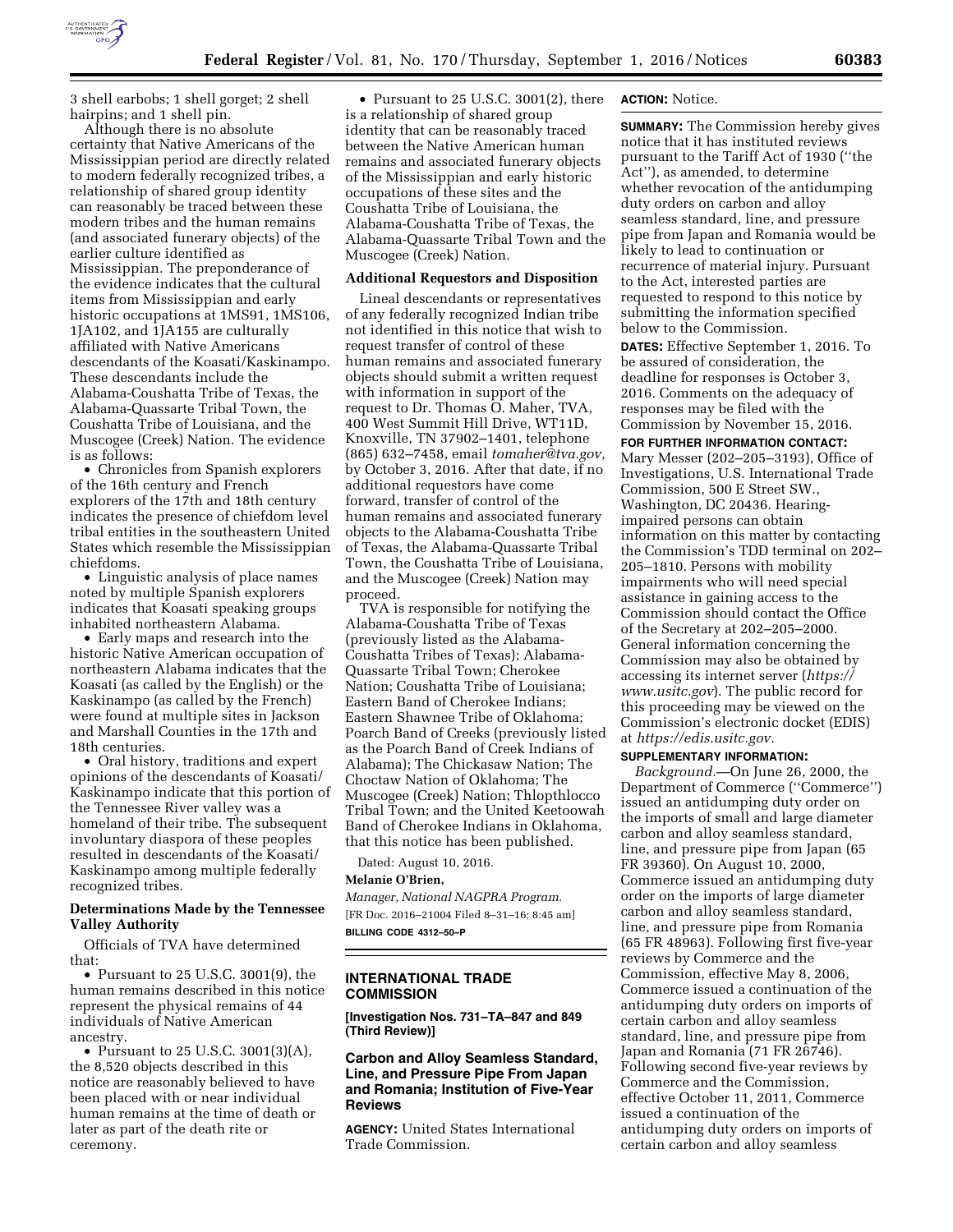standard, line, and pressure pipe from Japan and Romania (76 FR 62762). The Commission is now conducting third reviews pursuant to section 751(c) of the Act, as amended (19 U.S.C. 1675(c)), to determine whether revocation of the orders would be likely to lead to continuation or recurrence of material injury to the domestic industry within a reasonably foreseeable time. Provisions concerning the conduct of this proceeding may be found in the Commission's Rules of Practice and Procedure at 19 CFR parts 201, subparts A and B and 19 CFR part 207, subparts A and F. The Commission will assess the adequacy of interested party responses to this notice of institution to determine whether to conduct full or expedited reviews. The Commission's determinations in any expedited reviews will be based on the facts available, which may include information provided in response to this notice.

*Definitions.*—The following definitions apply to these reviews:

(1) *Subject Merchandise* is the class or kind of merchandise that is within the scope of the five-year reviews, as defined by the Department of Commerce.

(2) The *Subject Countries* in these reviews are Japan and Romania.

(3) The *Domestic Like Product* is the domestically produced product or products which are like, or in the absence of like, most similar in characteristics and uses with, the *Subject Merchandise.* In its original determinations, its full first five-year review determinations, and its expedited second five-year review determinations, the Commission found two *Domestic Like Products*  corresponding to the two scopes of the investigations: Small diameter carbon and alloy seamless standard, line, and pressure pipe and large diameter carbon and alloy seamless standard, line, and pressure pipe. Certain Commissioners defined the *Domestic Like Product*  differently in the original determinations.

(4) The *Domestic Industry* is the U.S. producers as a whole of the *Domestic Like Product,* or those producers whose collective output of the *Domestic Like Product* constitutes a major proportion of the total domestic production of the product. In its original determinations, its full first five-year review determinations, and its expedited second five-year review determinations, the Commission found two *Domestic Industries:* A small diameter carbon and alloy seamless standard, line, and pressure pipe industry and a large diameter carbon and alloy seamless

standard, line, and pressure pipe industry, encompassing all domestic producers of those products, respectively. Certain Commissioners defined the *Domestic Industry*  differently in the original determinations.

(5) An *Importer* is any person or firm engaged, either directly or through a parent company or subsidiary, in importing the *Subject Merchandise* into the United States from a foreign manufacturer or through its selling agent.

*Participation in the proceeding and public service list.*—Persons, including industrial users of the *Subject Merchandise* and, if the merchandise is sold at the retail level, representative consumer organizations, wishing to participate in the proceeding as parties must file an entry of appearance with the Secretary to the Commission, as provided in section 201.11(b)(4) of the Commission's rules, no later than 21 days after publication of this notice in the **Federal Register**. The Secretary will maintain a public service list containing the names and addresses of all persons, or their representatives, who are parties to the proceeding.

Former Commission employees who are seeking to appear in Commission five-year reviews are advised that they may appear in a review even if they participated personally and substantially in the corresponding underlying original investigation or an earlier review of the same underlying investigation. The Commission's designated agency ethics official has advised that a five-year review is not the same particular matter as the underlying original investigation, and a five-year review is not the same particular matter as an earlier review of the same underlying investigation for purposes of 18 U.S.C. 207, the post employment statute for Federal employees, and Commission rule 201.15(b) (19 CFR 201.15(b)), 79 FR 3246 (Jan. 17, 2014), 73 FR 24609 (May 5, 2008). Consequently, former employees are not required to seek Commission approval to appear in a review under Commission rule 19 CFR 201.15, even if the corresponding underlying original investigation or an earlier review of the same underlying investigation was pending when they were Commission employees. For further ethics advice on this matter, contact Carol McCue Verratti, Deputy Agency Ethics Official, at 202–205–3088.

*Limited disclosure of business proprietary information (BPI) under an administrative protective order (APO) and APO service list.*—Pursuant to section 207.7(a) of the Commission's

rules, the Secretary will make BPI submitted in this proceeding available to authorized applicants under the APO issued in the proceeding, provided that the application is made no later than 21 days after publication of this notice in the **Federal Register**. Authorized applicants must represent interested parties, as defined in 19 U.S.C. 1677(9), who are parties to the proceeding. A separate service list will be maintained by the Secretary for those parties authorized to receive BPI under the APO.

*Certification.*—Pursuant to section 207.3 of the Commission's rules, any person submitting information to the Commission in connection with this proceeding must certify that the information is accurate and complete to the best of the submitter's knowledge. In making the certification, the submitter will acknowledge that information submitted in response to this request for information and throughout this proceeding or other proceeding may be disclosed to and used: (i) By the Commission, its employees and Offices, and contract personnel (a) for developing or maintaining the records of this or a related proceeding, or (b) in internal investigations, audits, reviews, and evaluations relating to the programs, personnel, and operations of the Commission including under 5 U.S.C. Appendix 3; or (ii) by U.S. government employees and contract personnel, solely for cybersecurity purposes. All contract personnel will sign appropriate nondisclosure agreements.

*Written submissions.*—Pursuant to section 207.61 of the Commission's rules, each interested party response to this notice must provide the information specified below. The deadline for filing such responses is October 3, 2016. Pursuant to section 207.62(b) of the Commission's rules, eligible parties (as specified in Commission rule 207.62(b)(1)) may also file comments concerning the adequacy of responses to the notice of institution and whether the Commission should conduct expedited or full reviews. The deadline for filing such comments is November 15, 2016. All written submissions must conform with the provisions of section 201.8 of the Commission's rules; any submissions that contain BPI must also conform with the requirements of sections 201.6, 207.3, and 207.7 of the Commission's rules. The Commission's Handbook on E-Filing, available on the Commission's Web site at *[http://](http://edis.usitc.gov) [edis.usitc.gov,](http://edis.usitc.gov)* elaborates upon the Commission's rules with respect to electronic filing. Also, in accordance with sections 201.16(c) and 207.3 of the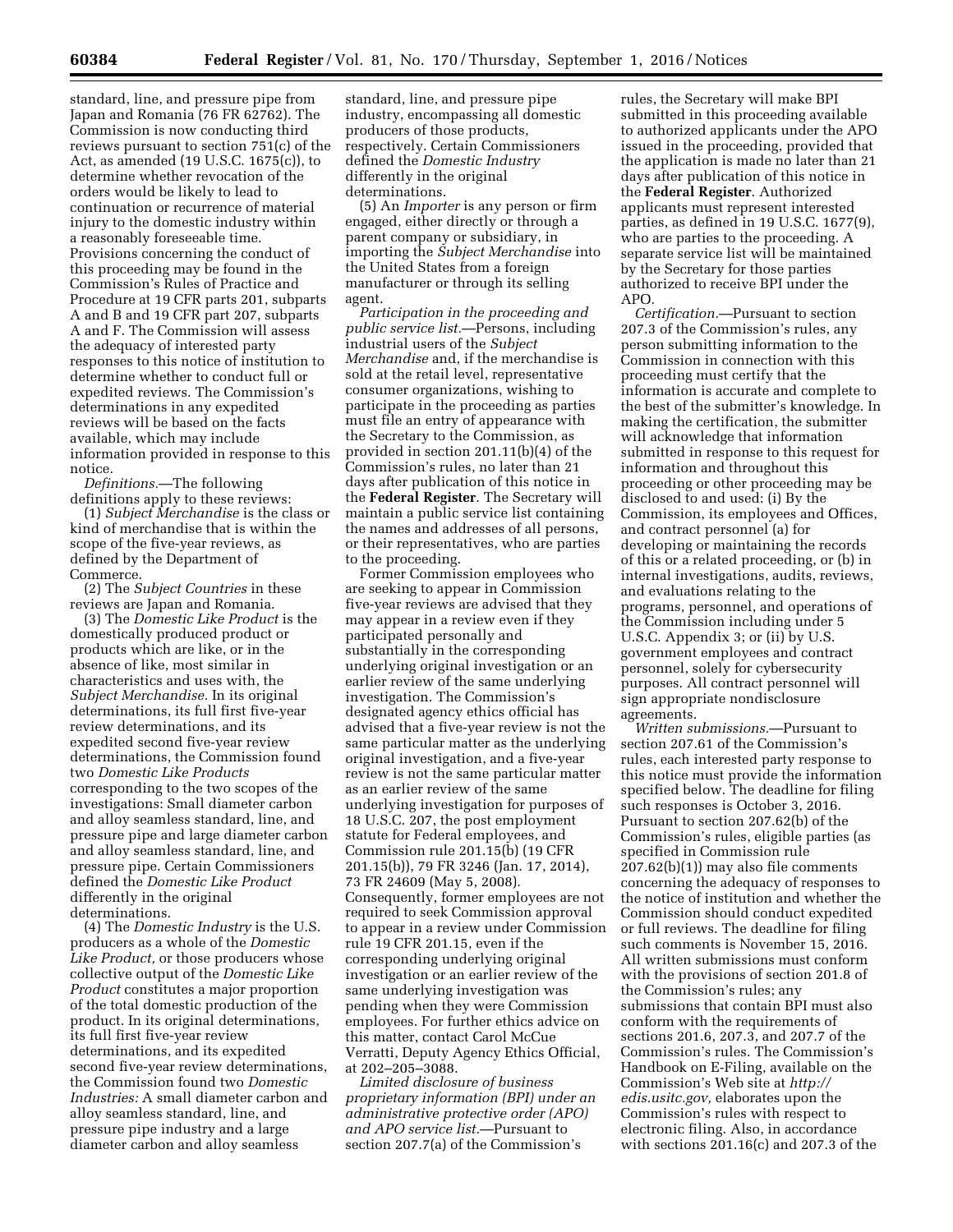Commission's rules, each document filed by a party to the proceeding must be served on all other parties to the proceeding (as identified by either the public or APO service list as appropriate), and a certificate of service must accompany the document (if you are not a party to the proceeding you do not need to serve your response).

No response to this request for information is required if a currently valid Office of Management and Budget (OMB) number is not displayed; the OMB number is 3117–0016/USITC No. 16–5–365, expiration date June 30, 2017. Public reporting burden for the request is estimated to average 15 hours per response. Please send comments regarding the accuracy of this burden estimate to the Office of Investigations, U.S. International Trade Commission, 500 E Street SW., Washington, DC 20436.

*Inability to provide requested information.*—Pursuant to section 207.61(c) of the Commission's rules, any interested party that cannot furnish the information requested by this notice in the requested form and manner shall notify the Commission at the earliest possible time, provide a full explanation of why it cannot provide the requested information, and indicate alternative forms in which it can provide equivalent information. If an interested party does not provide this notification (or the Commission finds the explanation provided in the notification inadequate) and fails to provide a complete response to this notice, the Commission may take an adverse inference against the party pursuant to section 776(b) of the Act (19 U.S.C. 1677e(b)) in making its determinations in the reviews.

Information To Be Provided in Response to This Notice of Institution: Please provide the requested information separately for each *Domestic Like Product,* as defined by the Commission in its original and previous review determinations, and for each of the products identified by Commerce as *Subject Merchandise.* If you are a domestic producer, union/ worker group, or trade/business association; import/export *Subject Merchandise* from more than one *Subject Country;* or produce *Subject Merchandise* in more than one *Subject Country,* you may file a single response. If you do so, please ensure that your response to each question includes the information requested for each pertinent *Subject Country.* As used below, the term ''firm'' includes any related firms.

(1) The name and address of your firm or entity (including World Wide Web address) and name, telephone number,

fax number, and Email address of the certifying official.

(2) A statement indicating whether your firm/entity is an interested party under 19 U.S.C. 1677(9) and if so, how, including whether your firm/entity is a U.S. producer of the *Domestic Like Products,* a U.S. union or worker group, a U.S. importer of the *Subject Merchandi*se, a foreign producer or exporter of the *Subject Merchandise,* a U.S. or foreign trade or business association (a majority of whose members are interested parties under the statute), or another interested party (including an explanation). If you are a union/worker group or trade/business association, identify the firms in which your workers are employed or which are members of your association.

(3) A statement indicating whether your firm/entity is willing to participate in this proceeding by providing information requested by the Commission.

(4) A statement of the likely effects of the revocation of the antidumping duty order on the *Domestic Industries* in general and/or your firm/entity specifically. In your response, please discuss the various factors specified in section 752(a) of the Act (19 U.S.C. 1675a(a)) including the likely volume of subject imports, likely price effects of subject imports, and likely impact of imports of *Subject Merchandise* on the *Domestic Industries.* 

(5) A list of all known and currently operating U.S. producers of the *Domestic Like Products.* Identify any known related parties and the nature of the relationship as defined in section 771(4)(B) of the Act (19 U.S.C. 1677(4)(B)).

(6) A list of all known and currently operating U.S. importers of the *Subject Merchandise* and producers of the *Subject Merchandise* each *Subject Country* that currently export or have exported *Subject Merchandise* to the United States or other countries after 2010.

(7) A list of 3–5 leading purchasers in the U.S. market for the *Domestic Like Products* and the *Subject Merchandise*  (including street address, World Wide Web address, and the name, telephone number, fax number, and Email address of a responsible official at each firm).

(8) A list of known sources of information on national or regional prices for the *Domestic Like Products* or the *Subject Merchandise* in the U.S. or other markets.

(9) If you are a U.S. producer of the *Domestic Like Products,* provide the following information on your firm's operations on that product during calendar year 2015, except as noted

(report quantity data in short tons and value data in U.S. dollars, f.o.b. plant). If you are a union/worker group or trade/business association, provide the information, on an aggregate basis, for the firms in which your workers are employed/which are members of your association.

(a) Production (quantity) and, if known, an estimate of the percentage of total U.S. production of the *Domestic Like Products* accounted for by your firm's(s') production;

(b) Capacity (quantity) of your firm to produce the *Domestic Like Products*  (*i.e.,* the level of production that your establishment(s) could reasonably have expected to attain during the year, assuming normal operating conditions (using equipment and machinery in place and ready to operate), normal operating levels (hours per week/weeks per year), time for downtime, maintenance, repair, and cleanup, and a typical or representative product mix);

(c) the quantity and value of U.S. commercial shipments of the *Domestic Like Products* produced in your U.S. plant(s);

(d) the quantity and value of U.S. internal consumption/company transfers of the *Domestic Like Products*  produced in your U.S. plant(s); and

(e) the value of (i) net sales, (ii) cost of goods sold (COGS), (iii) gross profit, (iv) selling, general and administrative (SG&A) expenses, and (v) operating income of the *Domestic Like Products*  produced in your U.S. plant(s) (include both U.S. and export commercial sales, internal consumption, and company transfers) for your most recently completed fiscal year (identify the date on which your fiscal year ends).

(10) If you are a U.S. importer or a trade/business association of U.S. importers of the *Subject Merchandise*  from any *Subject Country,* provide the following information on your firm's(s') operations on that product during calendar year 2015 (report quantity data in short tons and value data in U.S. dollars). If you are a trade/business association, provide the information, on an aggregate basis, for the firms which are members of your association.

(a) The quantity and value (landed, duty-paid but not including antidumping duties) of U.S. imports and, if known, an estimate of the percentage of total U.S. imports of *Subject Merchandise* from each *Subject Country* accounted for by your firm's(s') imports;

(b) the quantity and value (f.o.b. U.S. port, including antidumping duties) of U.S. commercial shipments of *Subject Merchandise* imported from each *Subject Country;* and